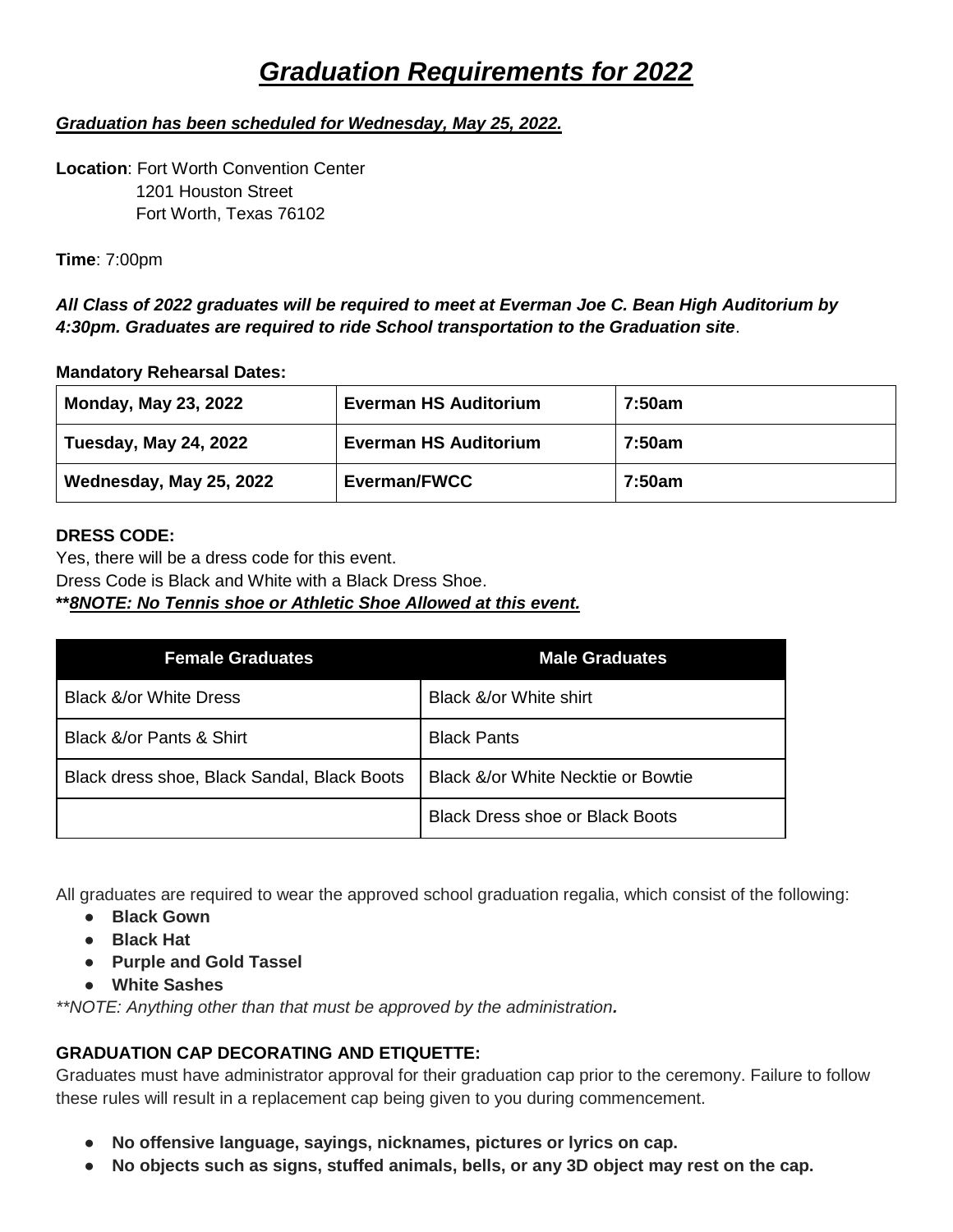ALL decorations **MUST LAY FLAT** on the cap. Nothing can lay perpendicular thus allowing us to see the decoration beyond eye level.

### **The following is appropriate to on your cap:**

- Thank a parent, grandparent, teacher.
- Recognize the university you will be attending.
- **Flowers and bows are allowed** but must lay flat on the cap.
- ALL cap designs must have final approval by the building principal and will be approved on a case by case basis.
- Students, we highly suggest you trace your cap onto cardboard and decorate the cardboard. In case you make a mistake, you can start over with a new piece of cardboard. We will not furnish new caps if you mess yours up decorating. After you decorate it, stick it to your cap with Velcro tape or Velcro stickers. Velcro tape can be purchased at any fabric store, Target, Wal-Mart and throughout many CVS and Walgreens stores. Administration reserves the right to disallow anything that is not considered appropriate for the commencement ceremony.
- Your cap **CANNOT** make noise. **No bells, horns, or anything that makes noise.**

# *Approved Hat Decorations*



# *Not Approved Hat Decorations*



Diplomas can be picked up after graduation. Please allow the senior team two – three weeks for the district to get your final transcript completed. We will send out emails and post on social media outlets when to come to pick up your final senior packet.

### **PARKING:**

**FWCC Parking Garages:** Parking is available on a "first-come first-serve" basis in the FWCC parking garages, located at 1301 Commerce Street and 1100 Houston Street. Feel free to forward the attached parking lot map as part of your literature to students and families. The parking fee in the garages is currently *\$18.00 per vehicle, subject to change. Both garages will accept cash or credit cards*. There are no reserved parking spaces in the Parking Garages.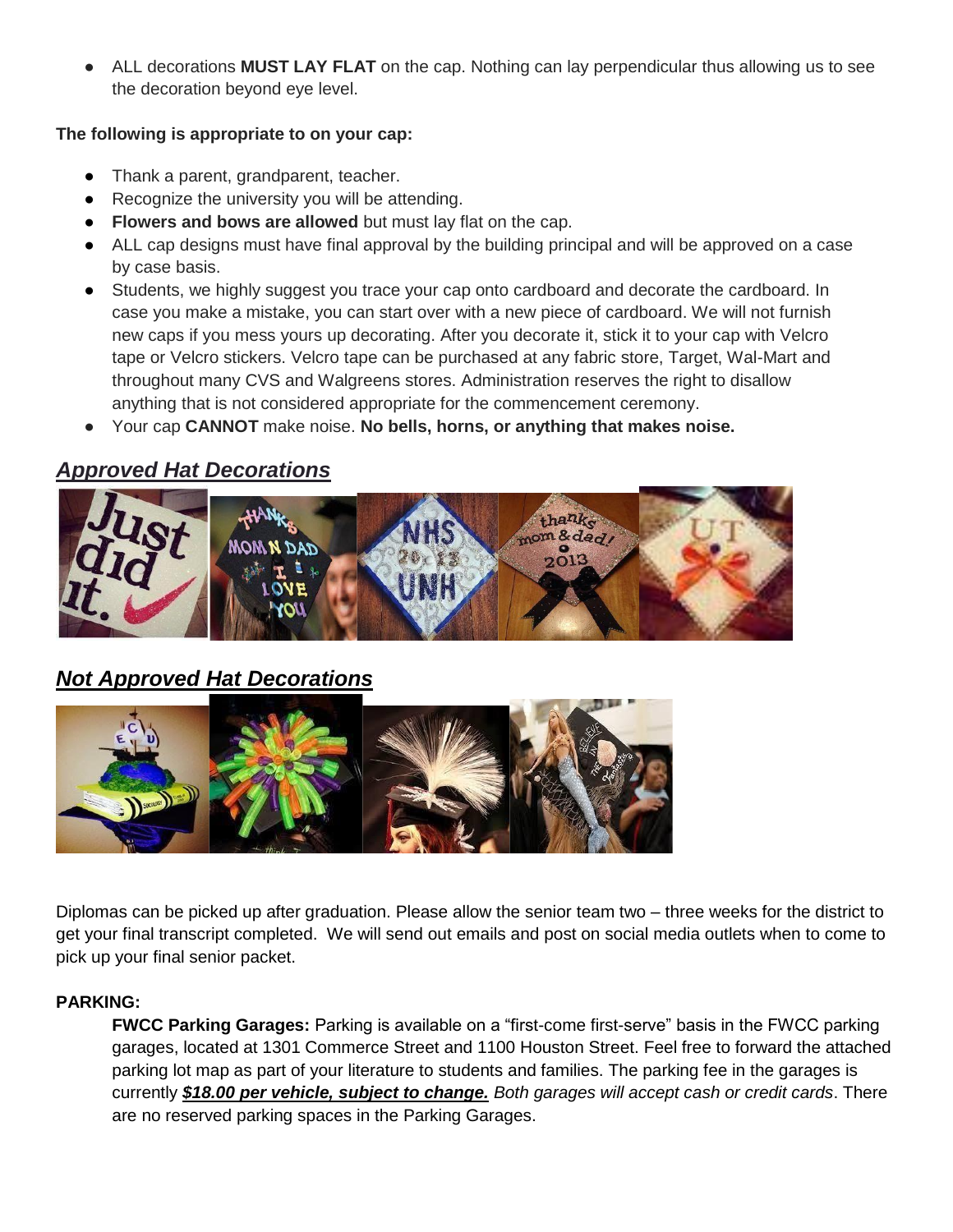### **ARENA REGULATIONS**:

- **Balloons: Helium-filled balloons are NOT permitted in any part of the FWCC** either for display, decoration, give away or for sale. Only air-filled balloons may be used. Schools are responsible for communicating this regulation with respective students, families, etc. Ushers will assist in enforcing this policy. **Helium-filled balloon retrieval by FWCC will result in the Licensee being charged \$100 per balloon**.
- **Signage:** FWCC staff will post general directional signage along concourse/lobby areas and throughout the Arena. School representatives, photographers and other outside representatives are prohibited from taping/posting any signage along concourse/lobby doors/walls/windows.
- **Guest Seating:** Please note that there will be NO EARLY admission to the Arena until schools are ready for inner concourse doors to be unlocked and opened. **Seating is on a first-come, first-served basis.**
- **Noisemakers: Noisemakers, air horns, etc. are NOT permitted in any part of the FWCC**.
- **Silly String/Confetti: Silly string/confetti is not permitted at the FWCC**. Schools are responsible for communicating this to respective students, families, etc. Use of these items will result in additional clean-up charges.
- **Concessions:** *Trinity Food and Beverage Services, Inc*. will sell bottled water prior to each scheduled graduation ceremony, with sales ceasing 20 minutes into each ceremony. No other vendors are allowed to sell food, candy or drink items on FWCC property.

### **LOBBY AREAS:**

- **Commerce Street Arena Lobby**: This entrance is for graduates and faculty only. This entrance is located on the East side of the arena facility.
- **Houston Street Arena Lobby**: After graduation, all graduates will leave the Arena and/or Exhibit Halls E and F and enter into the Houston Street Arena lobby. This lobby is located on the West side of the Arena facility. **Graduates can direct their guests to meet them here after the ceremony**.
- 9th Street Arena Lobby: Primary entrance for guests.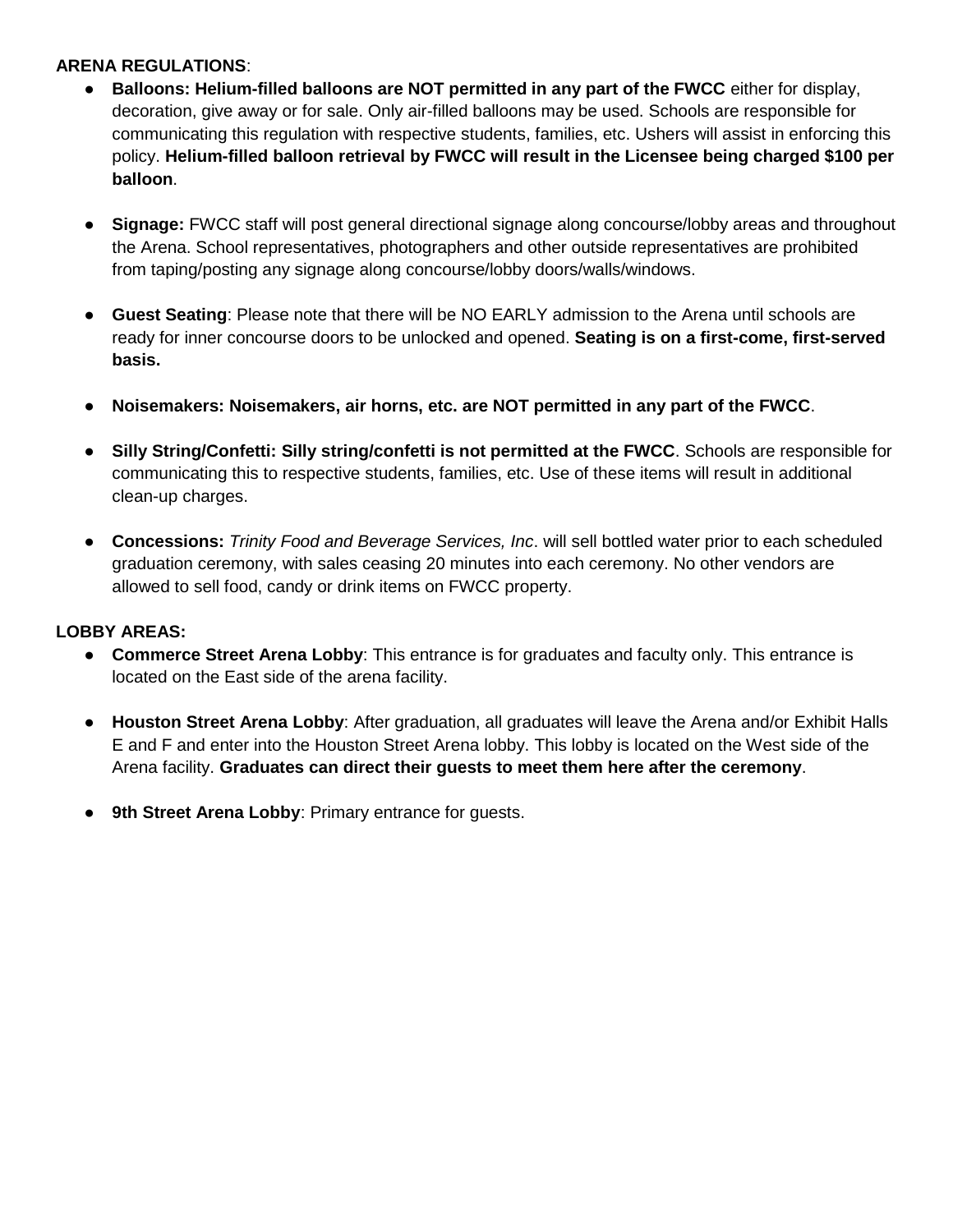# **Everman Academy High School 2022 Graduation Requirements**

Date: Wednesday, May 25, 2022 **Time**: 7:00pm Location: Fort Worth Convention Center 1201 Houston Street Fort Worth, Texas 76102

| <b>MANDATORY GRADUATION REHEARSAL SCHEDULE</b> |                                     |         |  |
|------------------------------------------------|-------------------------------------|---------|--|
| Friday, May 20, 2022                           | <b>Everman HS Auditorium</b>        | 8:30 am |  |
| Wednesday, May 25, 2022                        | <b>Fort Worth Convention Center</b> | 8:30 am |  |

### **Dress Code**

- Dress Code is Black and White with a Black Dress Shoe
- **● No Tennis shoe or Athletic Shoe Allowed at this event**

| <b>ACCEPTABLE ATTIRE</b>                    |                                        |  |
|---------------------------------------------|----------------------------------------|--|
| Black &/or White Dress                      | Black &/or White shirt                 |  |
| Black &/or Pants & Shirt                    | <b>Black Pants</b>                     |  |
| Black dress shoe, Black Sandal, Black Boots | Black &/or White Necktie or Bowtie     |  |
|                                             | <b>Black Dress shoe or Black Boots</b> |  |

All graduates are required to wear the approved school graduations regalia. Which consist of the **following:**

- **● Purple Gown**
- **● Purple Hat**
- **•** Purple and Gold Tassel
- **● Gold Sashes**
- Anything other than the aforementioned must be approved by the administration.

### **Graduation Cap Decorating and Etiquette**

- Graduates must have administrator approval for their graduation cap prior to the ceremony.
- Failure to follow these rules will result in a replacement cap being given to you during commencement.
- No offensive language, sayings, nicknames, pictures or lyrics.
- No objects such as signs, stuffed animals, bells, or any 3D object may rest on the cap.
- ALL decorations **MUST LAY FLAT** on the cap. Nothing can lay perpendicular thus allowing us to see the decoration beyond eye level.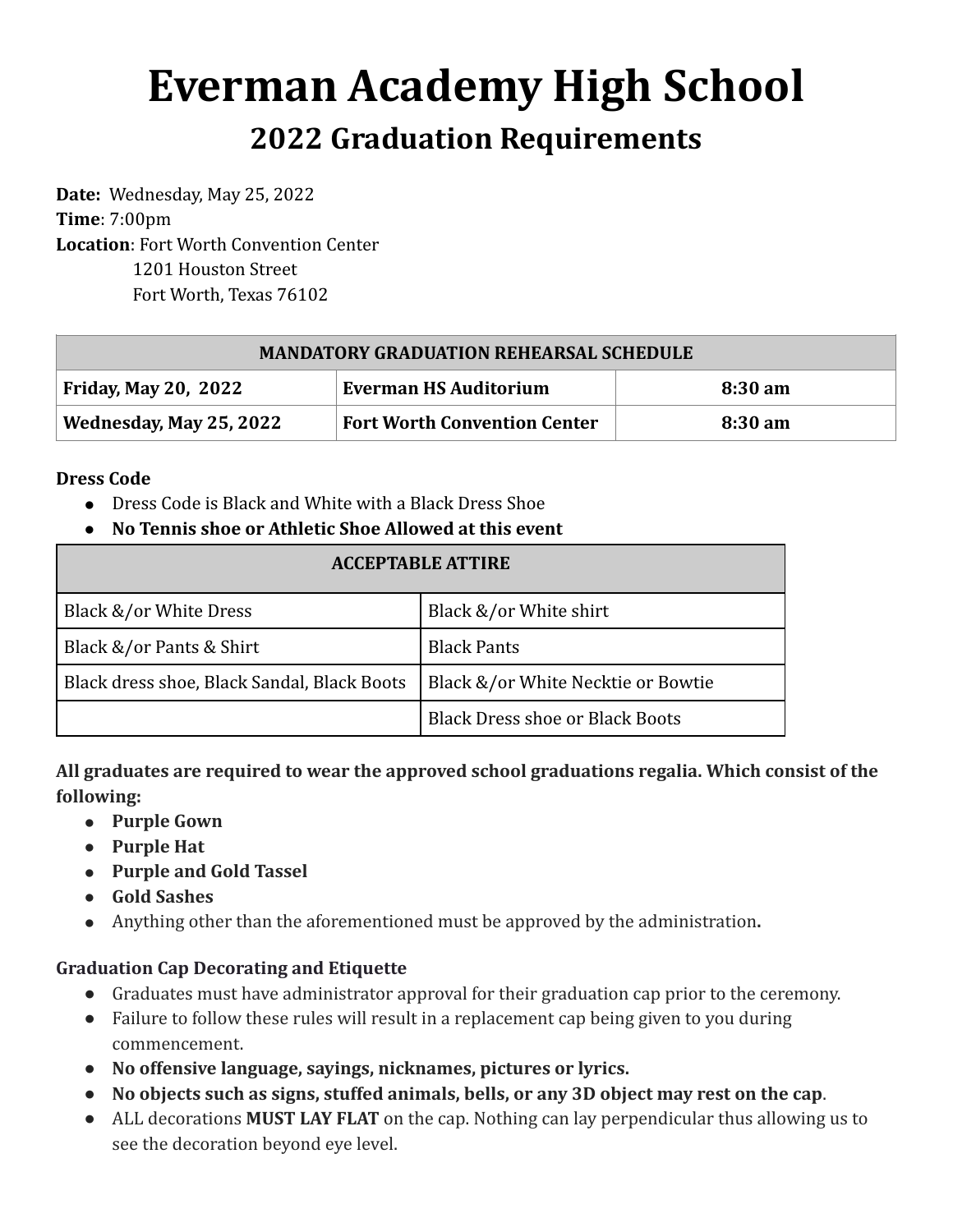### **Appropriate Cap Decorations**

- Thank a parent, grandparent, teacher, etc.
- $\bullet$  Recognize the university you will be attending.
- Flowers and bows are allowed but must lay flat on the cap.
- All CAP designs must have final approval by the building principal and will be approved on a case by case basis.
- Students, we highly suggest you trace your cap onto cardboard and decorate the cardboard.
	- $\circ$  In case you make a mistake, you can start over with a new piece of cardboard.
	- $\circ$  We will not furnish new caps if you mess yours up decorating.
	- $\circ$  After you decorate it, stick it to your cap with Velcro tape or Velcro stickers.
	- $\circ$  Velcro tape can be purchased at any fabric store, Target, Wal-Mart and throughout many CVS and Walgreens stores.
- Your cap **CANNOT** make noise...o **bells, horns, or anything that makes noise.**
- Administration will reserve the right to disallow anything that is not considered appropriate for the commencement ceremony.

## **Acceptable Cap Decorations**



# **Unacceptable Cap Decorations**



# **Diploma Distribution**

Diplomas will be available after the graduation ceremony behind the stage. Final transcripts may be picked up at the campus on May 26th from  $8:30$  a.m. to  $12:30$  p.m.

# **Parking**

- **FWCC Parking Garages**
	- $\circ$  Parking is available on a "first-come first-serve" basis in the FWCC parking garages, located at 1301 Commerce Street and 1100 Houston Street.
	- $\circ$  The parking fee in the garages is currently \$18.00 per vehicle, subject to change.
	- $\circ$  Both garages will accept cash or credit cards.
	- $\circ$  There are no reserved parking spaces.